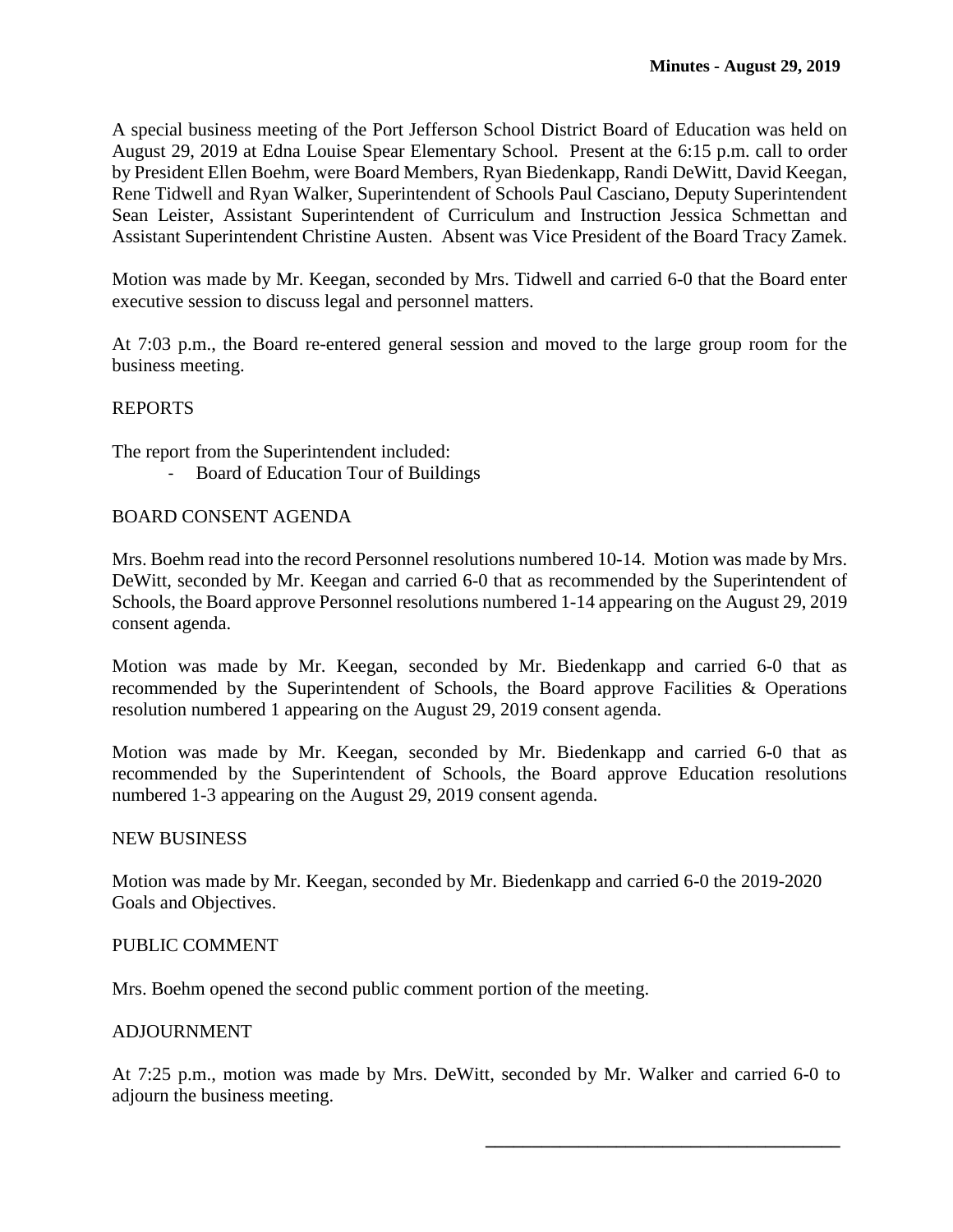## **CONSENT AGENDA**

## **A. Personnel**

1. Co-curricular Appointment – Middle School

The Board approves the following co-curricular appointment for the 2019-2020 school year, pending minimum enrollment requirements in accordance with the negotiated agreement with the Port Jefferson Teachers' Association:

Fishing Club – Keith Buehler

2. Co-curricular Appointment – High School

The Board approves the following co-curricular appointments for the 2019-2020 school year, pending minimum enrollment requirements in accordance with the negotiated agreement with the Port Jefferson Teachers' Association:

Earl L. Vandermeulen High School

| Academic Team                       | <b>Matthew Sefick</b>                         |
|-------------------------------------|-----------------------------------------------|
| Art Club                            | Lynne Edsall                                  |
| <b>Chamber Choir</b>                | Jeffrey Trelewicz                             |
| <b>Community Service</b>            | Jesse Rosen/Gina Fedler (co-advisors)         |
| <b>Concerts Instrumental</b>        | <b>Christine Creighton</b>                    |
| <b>Concerts Strings</b>             | Michael Caravello                             |
| <b>Concerts Vocal</b>               | Jeffrey Trelewicz                             |
| <b>Detention Supervisor</b>         | Susan Federico / Stacia Schoen                |
| Drama Club                          | <b>Anthony Butera</b>                         |
| Freshman Class Advisor              | Kelly Spencer/ Kandice Brucella co-advisors   |
| Gay-Straight Alliance               | Dinarae Camarda / Kristin Britt co-advisors   |
| <b>Interact Club</b>                | Deirdre Filippi                               |
| <b>International Club</b>           | Jennifer Walling                              |
| <b>Investment Club</b>              | Robert Farenga                                |
| Jazz Club                           | Edward Pisano/Christine Creighton co-advisors |
| <b>Junior Class Advisor</b>         | Nicole Sklar/Melissa Garcia co-advisors       |
| Latin Club                          | Anne Algieri                                  |
| Leo Club                            | Brian Chalmers / Mary LaSita co-advisors      |
| MAST (literary magazine)            | <b>Matthew Sefick</b>                         |
| <b>Mathletes</b>                    | Dennis Christofor                             |
| <b>Musical Productions</b>          | Jeanette Cooper                               |
| <b>National Honor Society</b>       | Kathi Galvin/Mary LaSita co-advisors          |
| Peer Leadership                     | Kerri Neligon / Kristin Britt                 |
| <b>Robotics Club</b>                | <b>Brian Chalmers</b>                         |
| <b>SCIMATECH</b> (Science Olympiad) | Amanda Brideson/Adam Bouchard                 |
| <b>Senior Class Advisor</b>         | Kathi Galvin                                  |
| Sophomore Class Advisor             | Christina Carlson/Melissa Zinger              |
| <b>Student Council</b>              | Gina Fedler                                   |
| <b>Technical Director</b>           | <b>Edward John Worrell</b>                    |
| Tri-M Honor Society                 | <b>Christine Creighton</b>                    |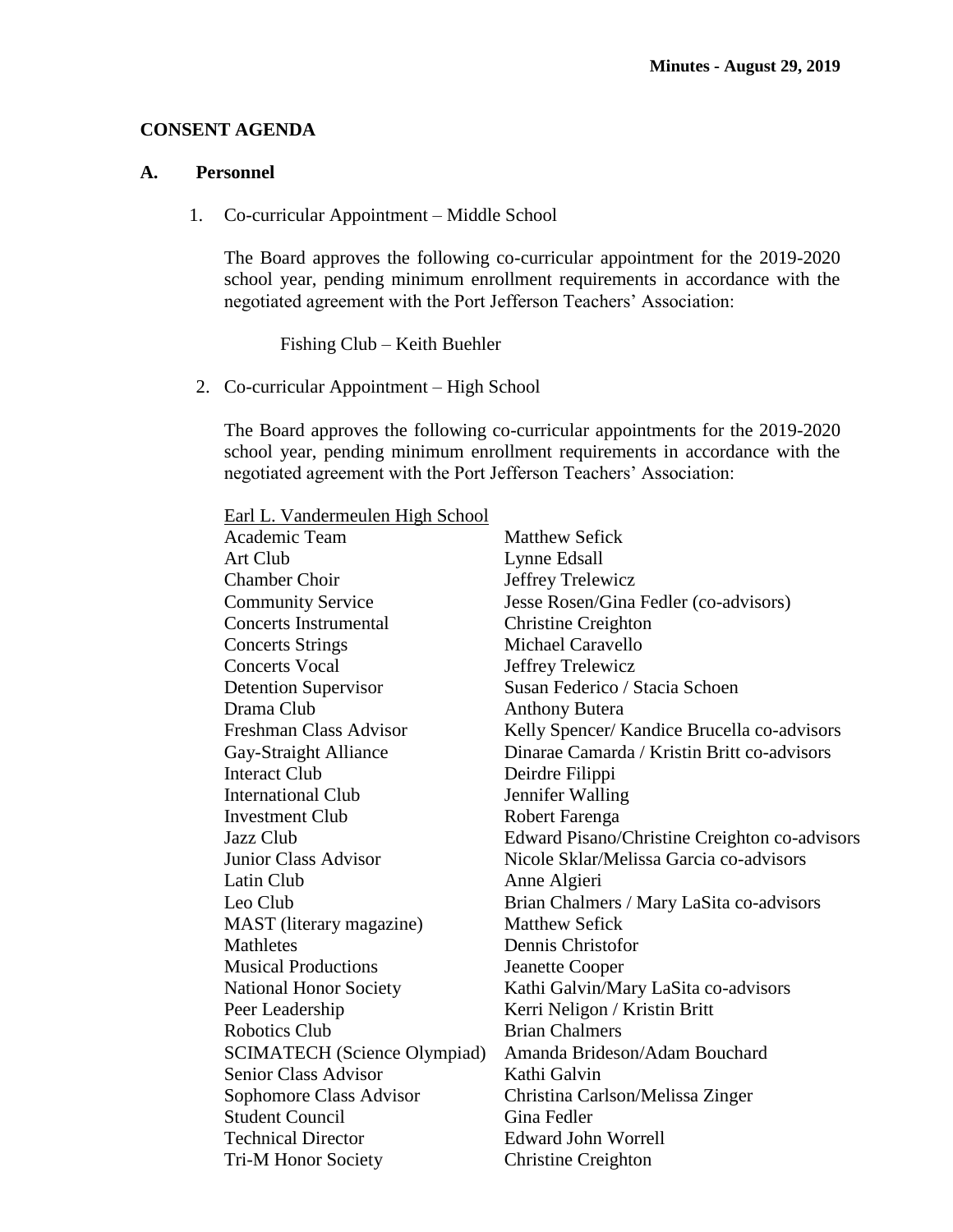| Varsity Club | Deirdre Filippi / Jesse Rosen |
|--------------|-------------------------------|
| Yearbook     | Lynne Edsall/ Kathi Galvin    |

3. Administrators Extra Duties

The Board approves the following administrators for extra duties for the 2019-2020 school year, in accordance with the negotiated agreement between the District and the Port Jefferson Administrators Association:

English as a New Language (ENL) – Robert Neidig, Ed.D. Professional Development – Michael Caravello, Ed.D. Technology – Kevin Bernier

4. Lead Evaluators

The Board approves the following resolution:

WHEREAS, §30-3 of the Rules of the Board of Regents requires certification of lead evaluators for purposes of conducting evaluations of teachers and principals in accordance with the requirements under§3012-d of the Education Law, respecting Annual Professional Performance Reviews;

WHEREAS, the individual named below have successfully completed a training course that meets the requirements prescribed in §30-3 of the Rules of the Board of Regents;

NOW, THEREFORE, BE IT RESOLVED, that the Port Jefferson Union Free School District certifies the following individuals as lead evaluators;

| <b>Christine Austen</b>  | (principal and teacher) |
|--------------------------|-------------------------|
| Kevin Bernier            | (teacher)               |
| Michael Caravello, Ed.D. | (teacher)               |
| <b>Thomas Meehan</b>     | (teacher)               |

5. Volunteer – Advanced Orthopedics

The Board approves Advanced Orthopedics to provide volunteer orthopedic coverage for our varsity football home games, free of charge.

6. Additional Class Assignment

The Board approves the following extra class assignment for the 2019-2020 school year in accordance with the negotiated agreement with the Port Jefferson Teachers' Association:

Jacqueline Gandolfo Elementary Resource Room (one period daily, full year)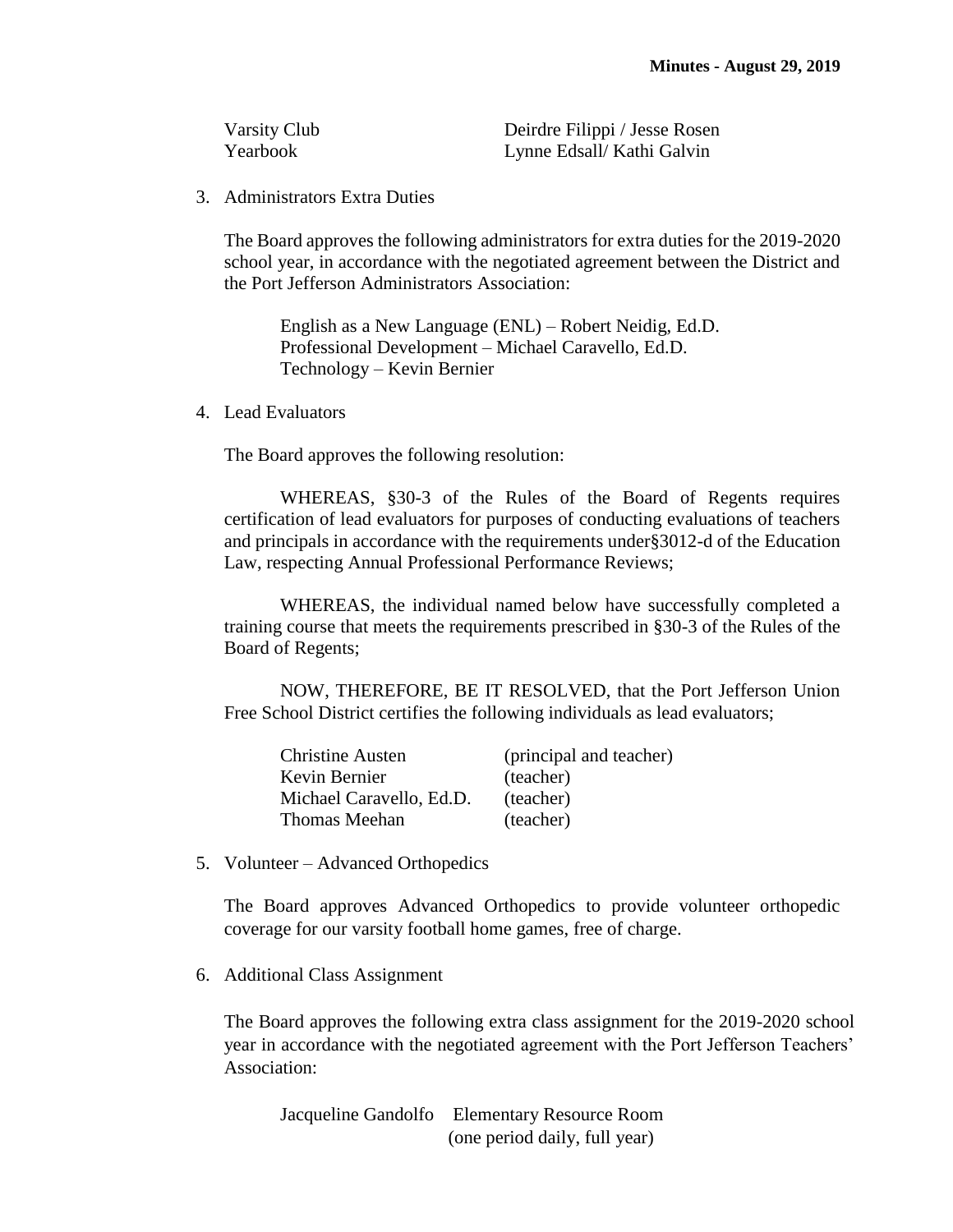| <b>Taylor Forstell</b> | <b>Learning Support</b>               |
|------------------------|---------------------------------------|
|                        | (alternate days, period 5, full year) |

7. Coaches

The Board approves the appointment of the following coaches for the 2019-2020 school year, in accordance with the negotiated agreement with the Port Jefferson Teachers' Association, contingent upon possession of Temporary Coaching License, First Aid, and CPR certifications:

| Appoint-Jeffrey Trelewicz | Volunteer Varsity & JV Girls Volleyball Coach |
|---------------------------|-----------------------------------------------|
| Appoint-Joyce Brown       | Substitute Swim Fall & Winter Coach           |
| Rescind-Omar Karasu       | Volunteer Varsity, JV & MS Wrestling Coach    |
| Appoint-Omar Karasu       | Volunteer Varsity & JV Football Coach         |
| Appoint-Omar Karasu       | <b>Volunteer MS Football Coach</b>            |

8. Appointment – Substitutes

The Board approves the following substitute appointments for the 2019-2020 school year:

## **Teacher**

- Jennifer Artusa Paige Becker Christina Ceccarelli Nicolette Celiberti Demi Chamakala Victoria Johnston-Boecherer Mandi Labanski Maria Llorens Brittni LoNigro Joan Longo Linda Moran Susan O'Donnell Heather Sager Joan Sandstrom
- 9. Appointment Lifeguard

The Board approves the appointment of Meghan Friberg as a Lifeguard for the 2019-2020 school year, for Community Swim at Edna Louise Spear Elementary School pool, at the rate of \$13.00 per hour, contingent upon First Aid, CPR and Lifeguard certifications.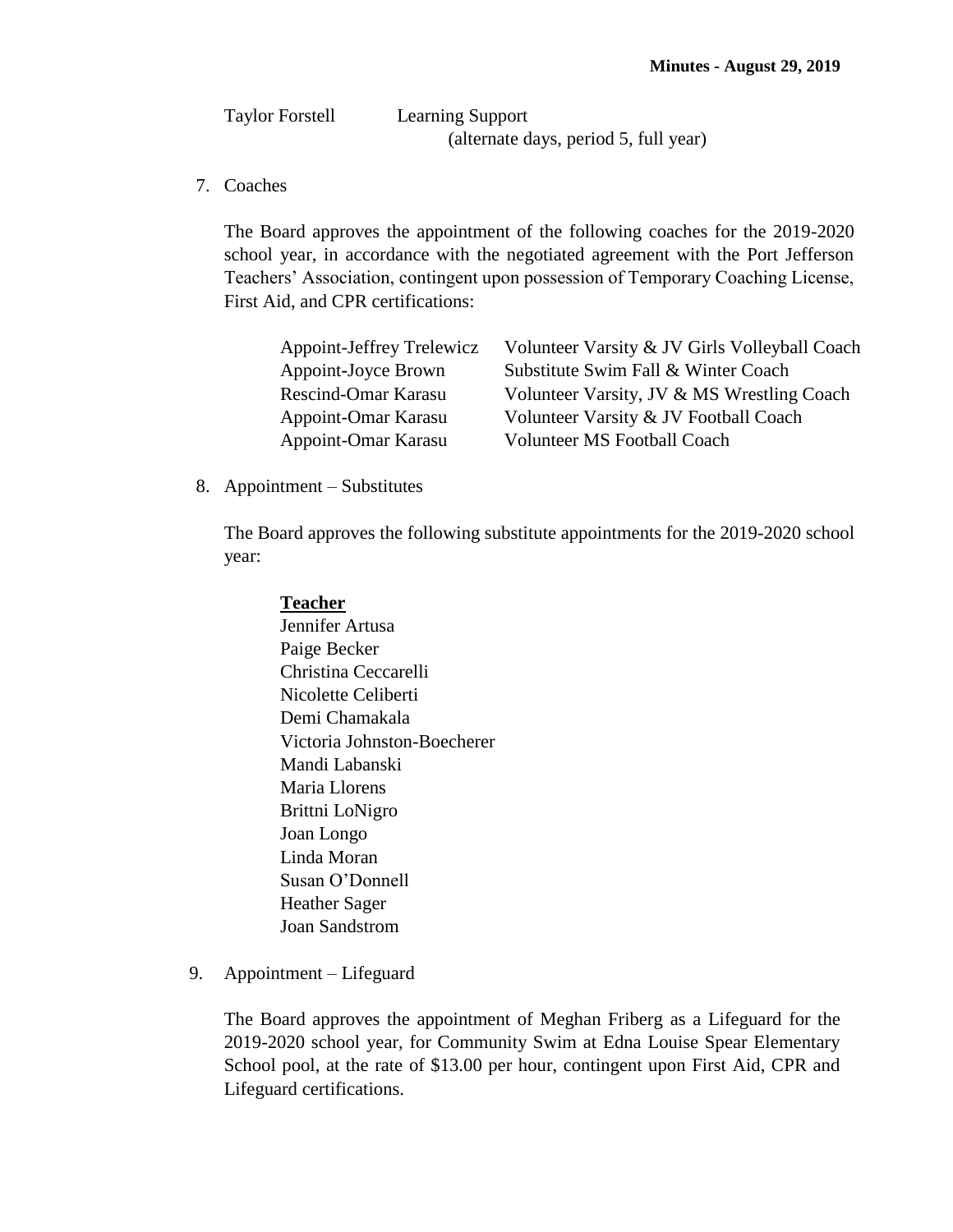10. Change in FTE

The Board approves the change in FTE for Christina Ceccarelli, as a .25 FTE teacher of Art to a .4 FTE teacher of Art, effective August 28, 2019, at Level MA Step 3, in accordance with the negotiated agreement with the Port Jefferson Teachers' Association.

11. Substitute/Leave Replacement – Teacher of Elementary Education

The Board approves the appointment of Carolyn Schwerdtfeger, as a teacher of Elementary Education on a substitute basis from on or about August 28, 2019 to on or about October 15, 2019; and on a leave replacement basis (for Allison Giannusa) from on or about October 16, 2019 until on or about December 16, 2019, at Level MA Step 1, in accordance with the negotiated agreement with the Port Jefferson Teachers' Association.

12. Appointment – Guard

The Board approves the appointment of Jeffrey Klug, as a .7 FTE Guard, effective September 3, 2019, in accordance with the Suffolk County Civil Service Department and the negotiated agreement with the Port Jefferson Custodial Workers Unit.

13. Appointment – Guard

The Board approves the appointment of John Clark, as a .7 FTE Guard, effective September 3, 2019, in accordance with the Suffolk County Civil Service Department and the negotiated agreement with the Port Jefferson Custodial Workers Unit, subject to fingerprint clearance by NYSED.

14. Appointment - Substitute

The Board approves the following substitute appointment for the 2019-2020 school year:

## Teacher - Aimee Capps

## **B. Finance**

#### **C. Facilities & Operations**

1. Community Fitness Hours

The Board approves the following hours for the Community Fitness Center, Tuesdays & Thursdays from 5:30 PM – 7:30 PM, beginning November 19, 2019 to May 7, 2020, exclusive of holidays and recesses.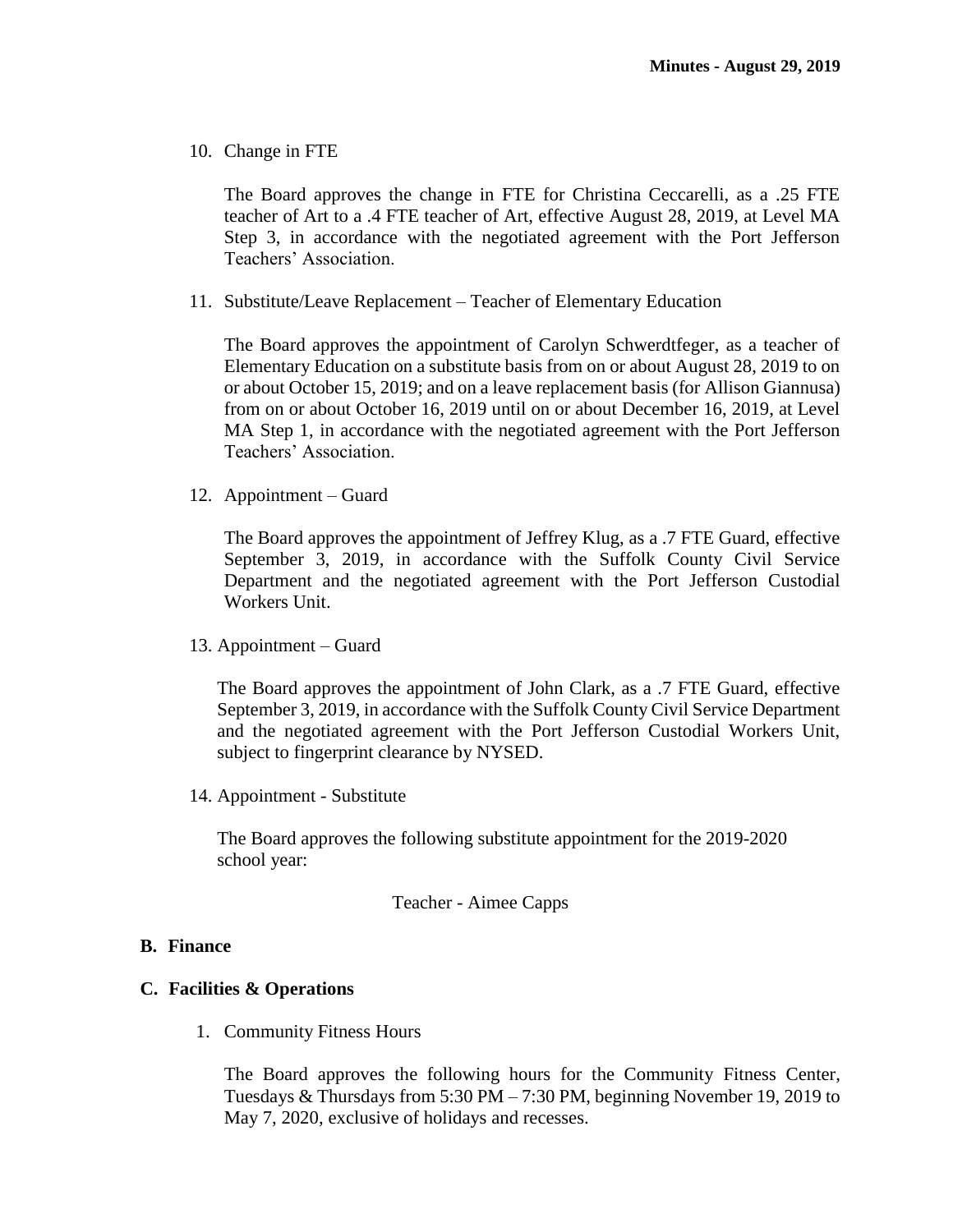# **D. Education**

1. Guidance Plan

The Board approves the adoption of the Guidance Plan for the 2019-2020 school year.

2. Professional Development

The Board approves the adoption of the Professional Development Plan for the 2019-2020 school year.

3. Textbooks

The Board approves the adoption of the new edition of *Precalculus: Enhanced with Graphing Utilities*, to replace the current textbooks for the High School Courses Precalculus and Precalculus X Honors.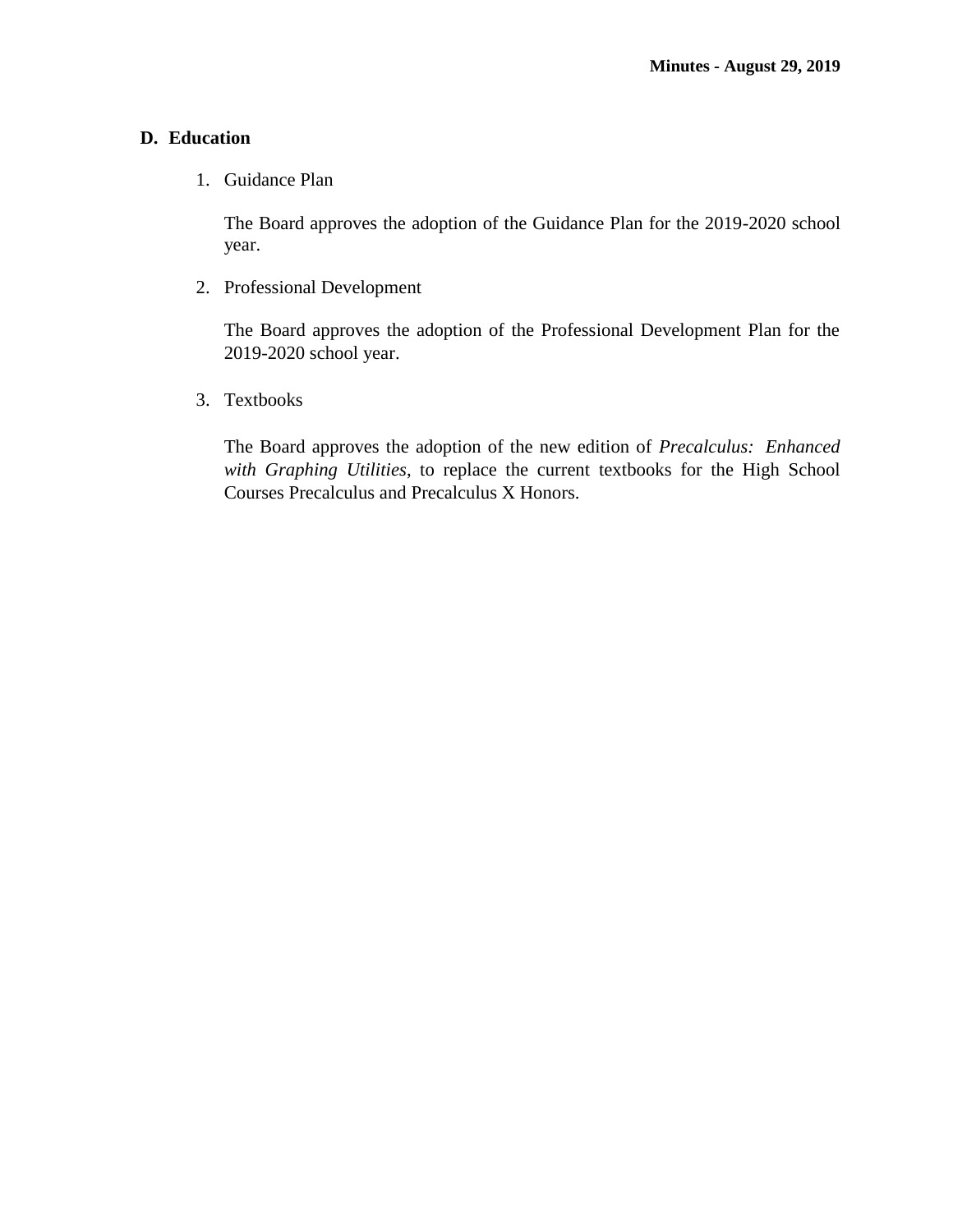# **PORT JEFFERSON SCHOOL DISTRICT 2019-2020 GOALS & OBJECTIVES**

# **Exceptional Student Achievement**

**1. Student Achievement Goal:** Provide instruction that will maximize student achievement through data informed instruction and best practices designed to meet the varied needs of all learners and maintain our standing as a top-performing school district.

**Student Achievement Objectives:** In order to move closer to our Student Achievement goal, we will be pursuing the following Objectives during the 2019-20 school year:

- **Objective 1A:** Complete a quantitative analysis that includes data collected through multiple measures.
- **Objective 1B:** Continue to prepare for the implementation of New York State Next Generation Standards and Every Student Succeeds Act initiatives.
- **Objective 1C:** Continue to develop more consistent criteria for assessing student performance to determine secondary report card and final grades.
- **Objective 1D:** Continue to research and implement new strategies to challenge all of our students to reach their full potential.
- **Objective 1E:** Continue to research and examine potential program and budget District, as necessitated by the LIPA property tax assessment reduction glide path, with the goals of maintaining Exceptional Student Achievement and Prudent Fiscal Management.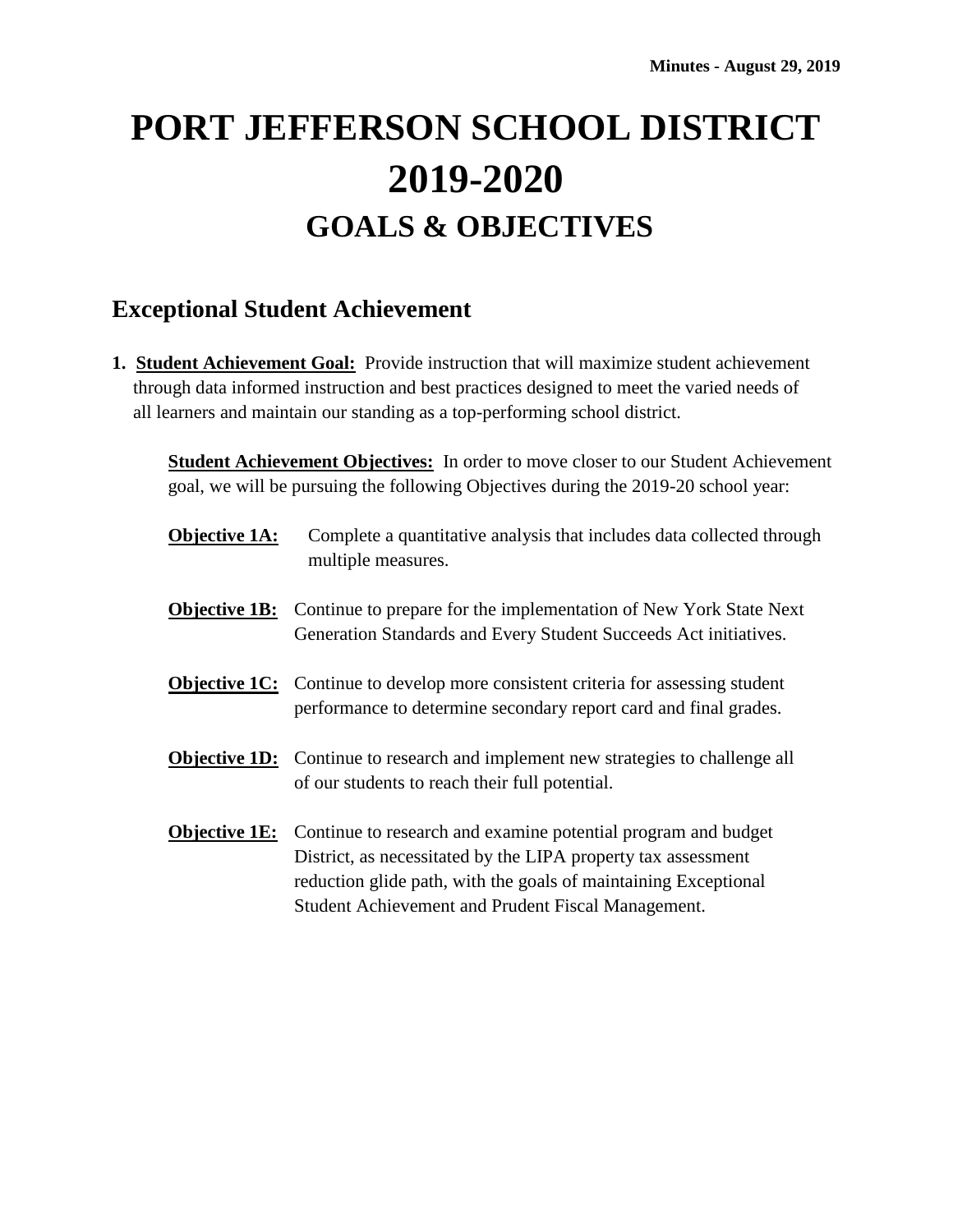# **Prudent Fiscal Management**

**2. Fiscal Management Goal:** Develop short and long-term financial plans for the district that meet the needs of our students, staff, and community while maintaining spending within the allowable tax cap or other targets set by the Board of Education.

**Fiscal Management Objectives:** In order to move closer to our Fiscal Management goal, we will be pursuing the following Objectives during the 2019-20 school year:

- **Objective 2A:** Continue to research and examine potential program and budget modifications to determine their impact on the instructional and financial future of our District, as necessitated by the LIPA property tax assessment reduction glide path, with the goals of maintaining Exceptional Student Achievement and Prudent Fiscal Management.
- **Objective 2B:** Prepare and pass a proposed budget for the 2020-21 school year that is sensitive to the needs of students, staff, and taxpayers in our school-community.
- **Objective 2C:** Continue to anticipate and address facility needs.
- **Objective 2D:** Implement and monitor the new lunch program plan for quality, variety, and nutritional value.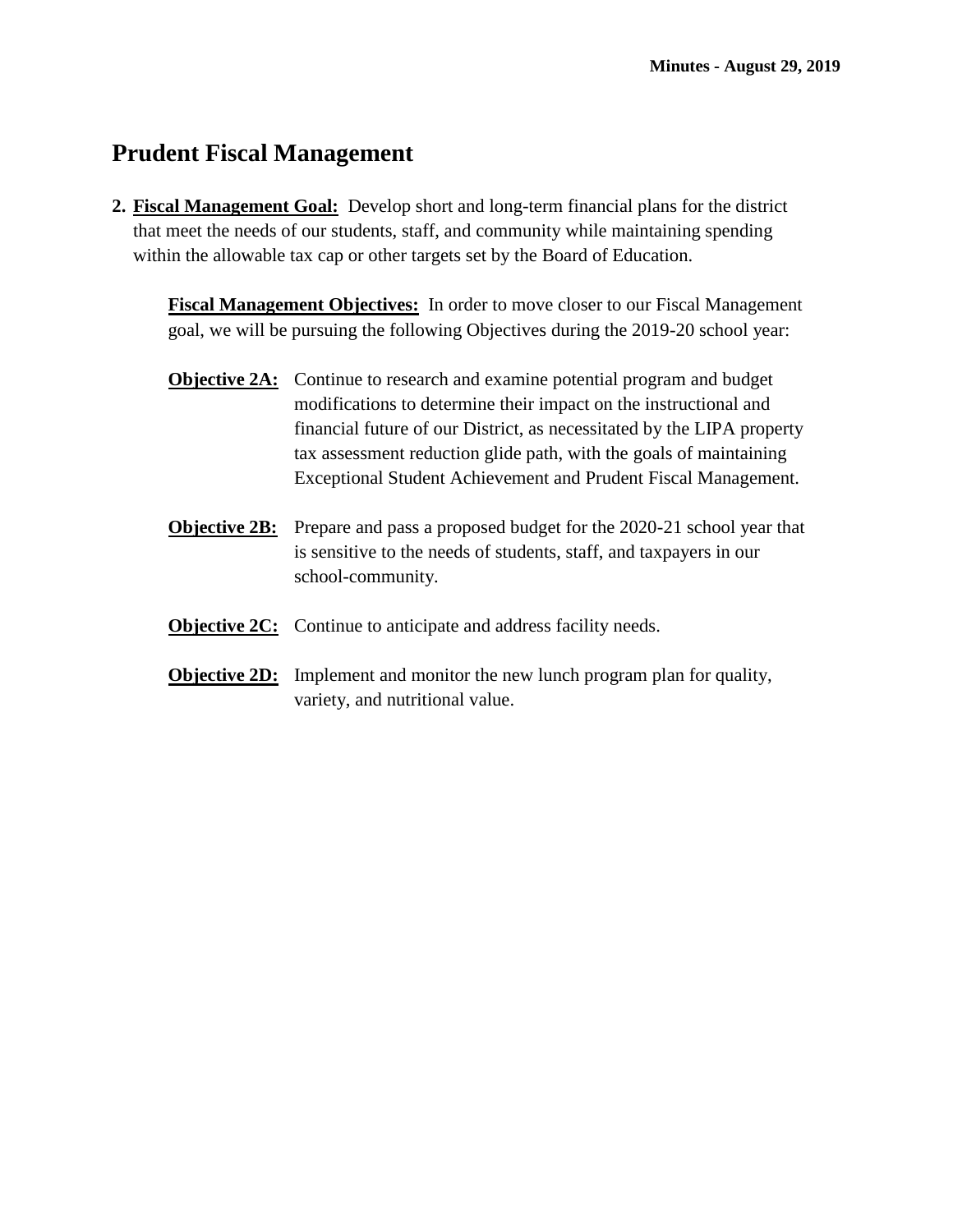# **Effective Leadership Development and Continuity**

**3. Leadership Goal:** Develop leadership capacity that will result in effective leadership throughout the ranks and successful succession planning and continuity.

**Leadership Objectives:** In order to move closer to our Leadership Development and Continuity goal, we will be pursuing the following Objectives during the 2019-20 school year:

- **Objective 3A:** Develop informal leadership capacity and interest in formal leadership positions among teachers.
- **Objective 3B:** Continue to develop leadership capacity among administrators to increase effectiveness that could potentially result in succession planning and continuity in our leadership ranks.